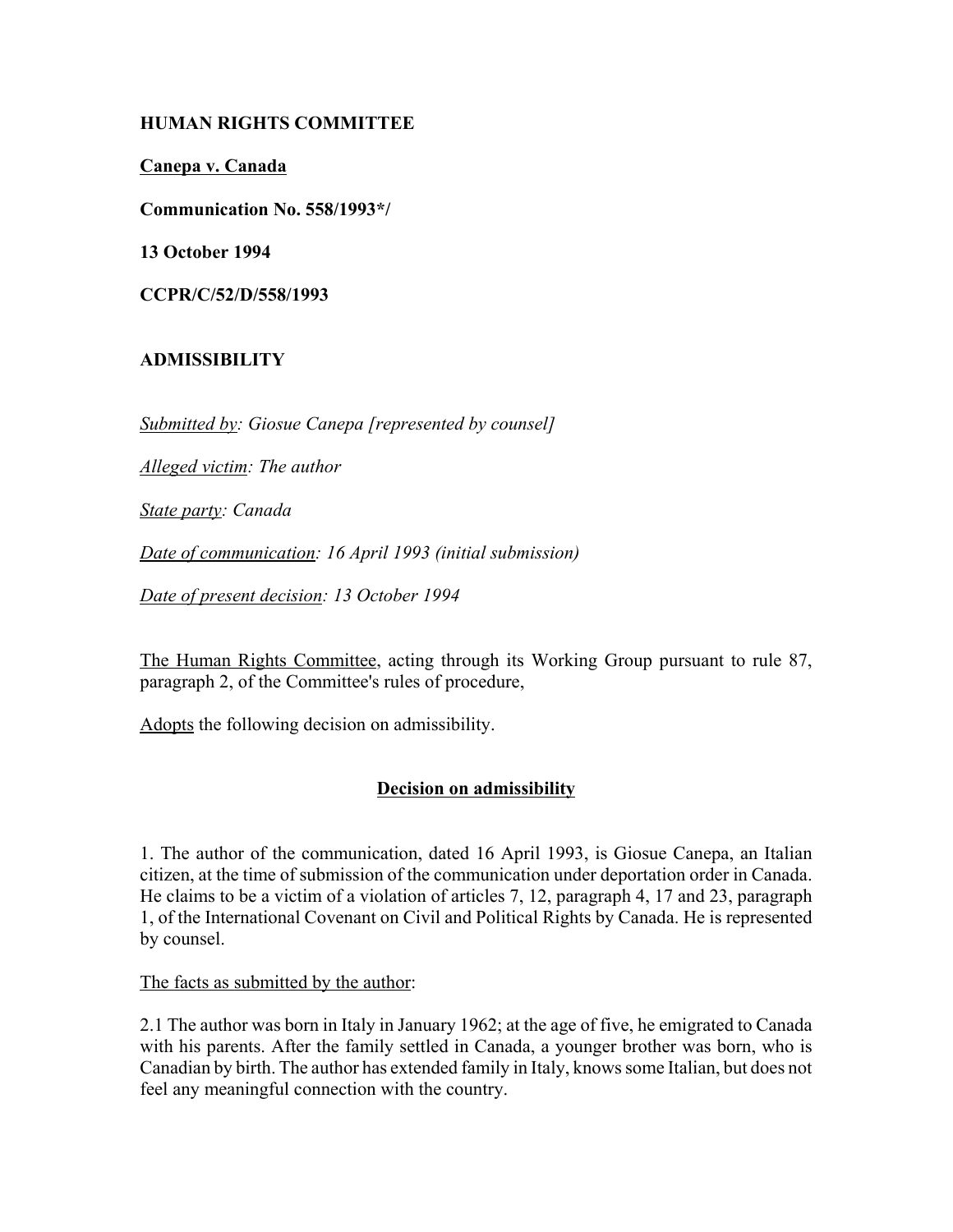2.2 For most of his life, the author considered himself to be a Canadian citizen. It was only when he was contacted by immigration officials because of his criminal convictions that he realized that he was a permanent resident. Between 1978 and 1987, the author was convicted on 37 occasions, mostly related to breaking and entering, theft, or possession of narcotics. On several occasions, he was sentenced to imprisonment. Counsel notes that the author's convictions are attributable to her client's addiction to heroin which he developed at the age of 13. He has no record of violence. Counsel notes that the author received no drug rehabilitation treatment while in prison, but on his own initiative attempted in 1988 to overcome his addiction. He was able to remain drug-free until 1990, when he became depressed over his immigration situation and returned to drug use. In 1990, he was again convicted of possession of a narcotic and imprisoned for eighteen months. After his release in January 1993 he resumed living at home with his parents and his brother. He was still addicted to heroin and committed further offences shortly after his release; he was recently convicted on further charges of breaking and entering and was serving a one year prison term at the time of the submission of the communication.

2.3 On 1 May 1985, the author was ordered deported on the basis of his criminal convictions. The author appealed the deportation order to the Immigration Appeal Board. The Board heard his appeal on 25 February 1988 and dismissed it by judgment of 30 March 1988. On 26 April 1988, the author petitioned the Federal Court of Appeal for leave to appeal of the decision of the Immigration Appeal Board. On 31 August 1988 leave to appeal was granted. The Federal Court of Appeal heard the appeal on 25 May 1992 and dismissed it by judgment of 8 June 1992. On 1 October 1992, the author applied to the Supreme Court of Canada for leave to appeal of the decision of the Federal Court of Appeal. The Supreme Court of Canada dismissed the application for leave to appeal on 21 January 1993. Thus, no further domestic remedy is said to be available.

2.4 It is stated that, after deportation, the author is not able to return to Canada without the express consent of the Minister of Immigration. A reapplication for immigration to Canada would not only require ministerial consent but also that the author meet all other criteria for immigrants. Because of his convictions, the author would be barred from readmission to Canada under section 19(2)(a) of the Immigration Act.

3.1 On 2 June 1994, counsel to the author informs the Committee that the author has completed his prison sentence and that his deportation is imminent. She requests the Committee to request the State party, under rule 86 of its rules of procedure, not to remove the author from Canada while his communication is under consideration by the Committee. It is submitted that the author's deportation will make the author's rehabilitation next toimpossible and that without a guarantee from the Canadian government that the author will be allowed to return to Canada, should the Committee find that the deportation constitutes a violation of his rights, the deportation appears to be irrevocable.

3.2 On 7 June 1994, counsel to the author informs the Committee that, on 6 June 1994, the author has been removed from Canada to Rome, Italy. According to counsel, the author had been informed of the date and time of his removal a few hours before the removal was to take place. This made it impossible for him to get his belongings and money from his family,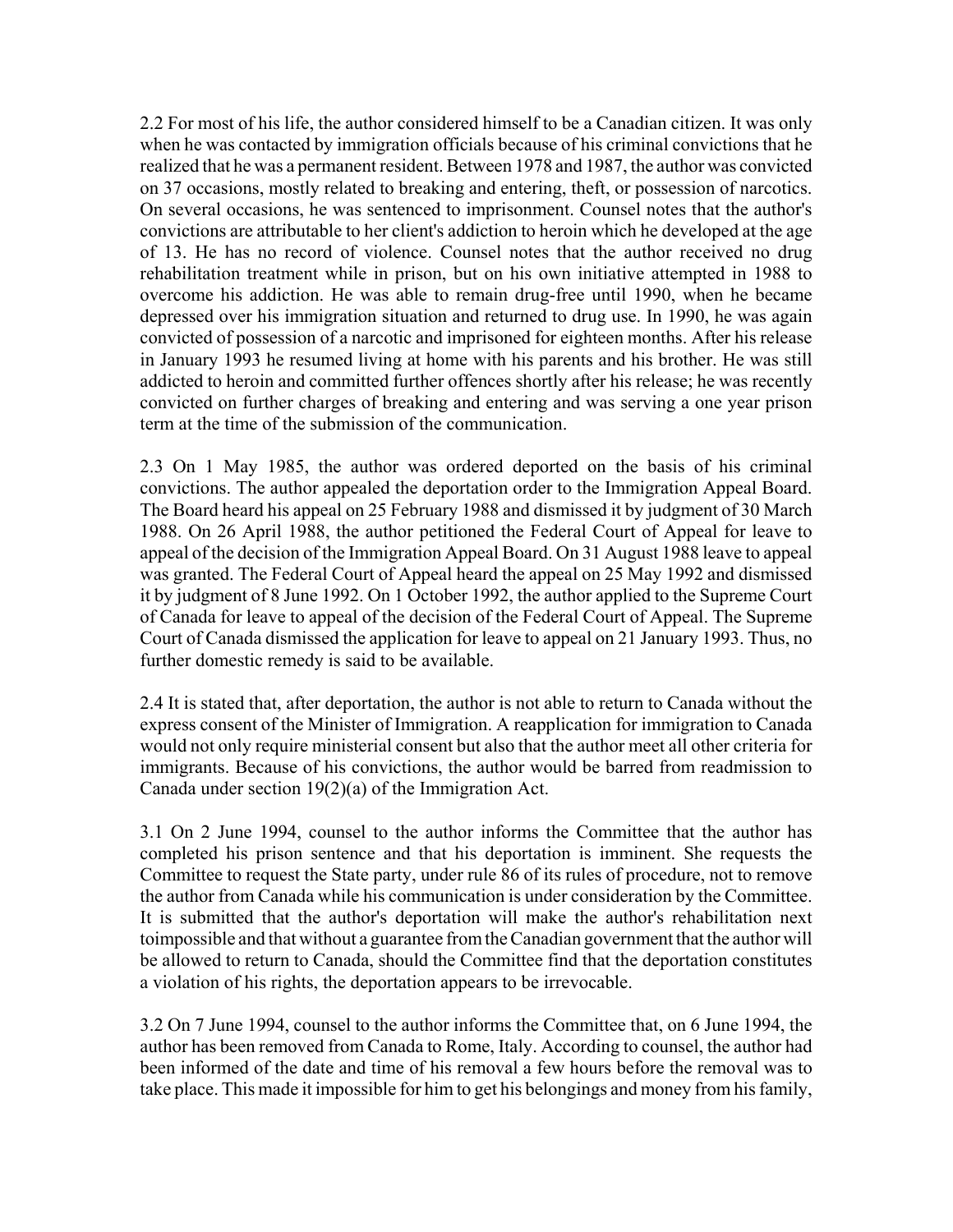allegedly contrary to normal procedure. Counsel requests the Committee to request the State party to return the author to Canada, awaiting the outcome of the examination of his communication under the Optional Protocol. It is submitted that the author's mental health will deteriorate if he is to stay in Italy, a country with which he is not familiar and where he feels isolated, and that this will cause him irreparable harm.

### The complaint:

4.1 The author claims that the facts as described reveal violations of articles 7, 17 and 23, paragraph 3, of the Covenant, as interpreted in the light of articles 9, 12 and 13 of the Covenant. He claims that in respect of articles 17 and 23, the State party has failed to provide for clear legislative recognition of the protection of privacy, family and home life of persons in the author's position. In the absence of such legislation which ensures that family interests would be given due weight in administrative proceedings such as, for example, those before the Immigration Appeal Board, he claims there is a **prima facie** issue as to whether Canadian law is compatible with the requirement of protection of the family. The author also refers to the Committee's General Comment 15 ("The position of aliens under the Covenant"), according to which aliens may enjoy the protection of the Covenant even in relation to entry or residence, when considerations of respect for family life arise. The author furthermore refers to the Committee's General Comment on article 17, according to which States have a positive obligation to ensure respect for the right of every person to be protected against arbitrary or unlawful interference with her privacy, family and home.

4.2 The author argues that his right to family life is violated by his deportation, since his deportation separates him from his nuclear family in Canada, consisting of his father, mother and brother, a household unit of which the unmarried author has always been a part.

4.3 The author further submits that his rights to "privacy" and "home" have been violated. It is argued that the term "home" must be interpreted broadly and that it should encompass the community of which an individual is a part. In this sense, his "home" is said to be Canada. It is further argued that the author's right to privacy includes being able to live within this community without arbitrary or unlawful interference. To the extent that Canadian law does not protect aliens against such interference, the author claims a violation of article 17.

4.4 The author further argues that articles 17 and 23, paragraph 1, have been violated in his case, because the interference with his family and home, resulting from his deportation, is arbitrary. According to the author, the deportation of long-term, deeply-rooted and substantially-connected resident aliens who have already been duly punished for their crimes is not related to a legitimate state interest. In this connection, the author asserts that the word "arbitrary" in article 17 should be interpreted in the light of articles 4, 9, 12 and 13 of the Covenant. He argues that "arbitrary interference" within the meaning of article 17 of the Covenant is interference which is not "necessary to protect national security, public order, public health or morals or rights and freedoms of others" or is not "consistent with other rights recognized in the Covenant".4.5 The author contends that article 12, paragraph 4, which recognizes everyone's right to enter his own country, is applicable to his situation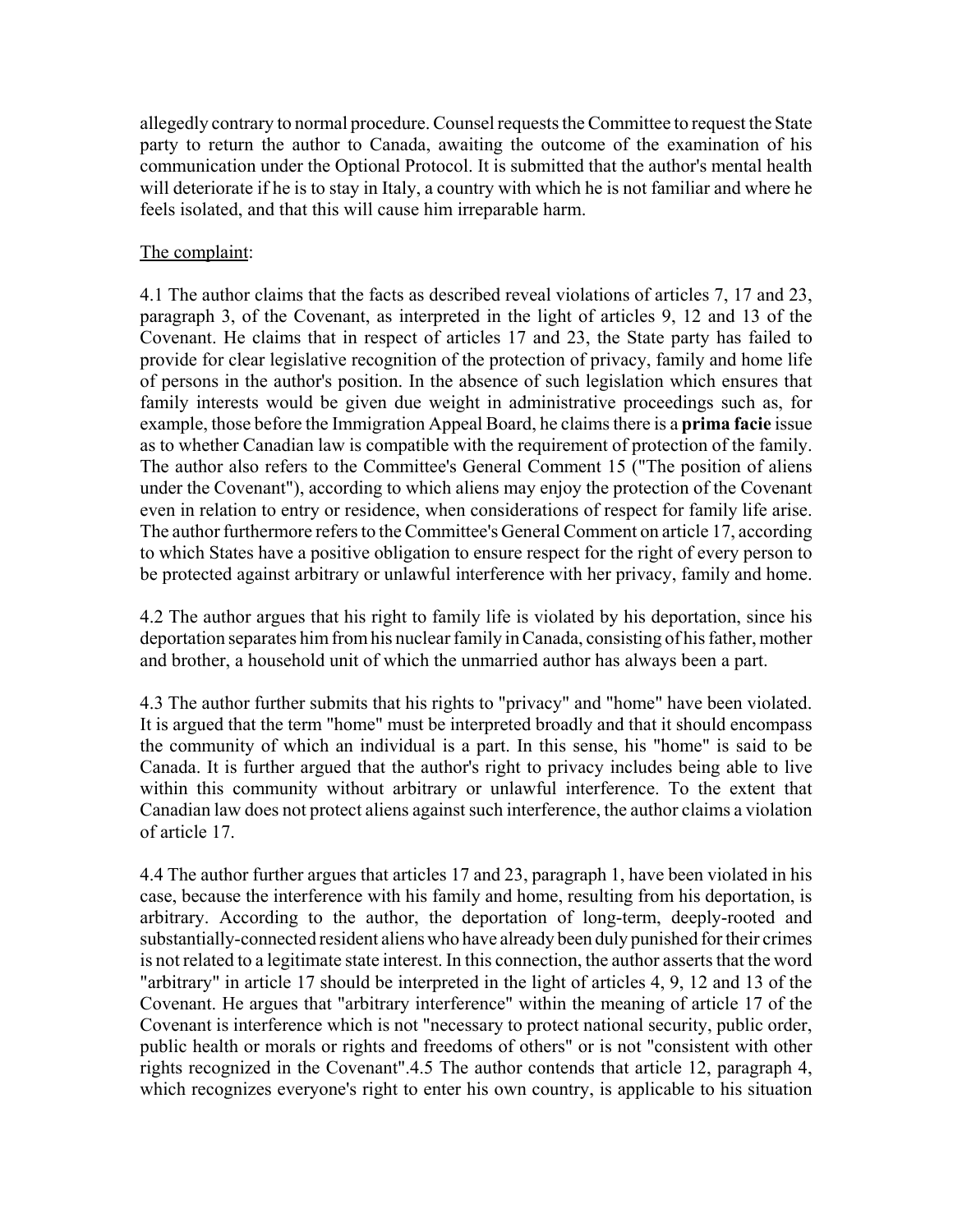since, for all practical purposes, Canada is his "own country". His deportation from Canada results in a statutory bar from reentering Canada. In this context, it is pointed out that article 12, paragraph 4, indicates that everyone has the right to enter "his own country", not just his country of nationality or birth. It is submitted that Italy is not the author's own country, as he left it at the age of five and his entire life is centred around his family in Canada - thus, although not Canadian in a formal sense, he must be considered a **de facto** Canadian citizen<sup>1</sup>.

4.6 Finally, the author contends that the enforcement of the deportation order amounts to cruel, inhuman and degrading treatment within the meaning of article 7 of the Covenant. He acknowledges that the Committee has not yet considered whether the permanent separation of an individual from his family and close relatives and the effective banishment of a person from the only country which he ever knew and in which he grew up can amount to cruel, inhuman or degrading treatment; he submits, however, that this issue should be considered on the merits  $2<sup>2</sup>$ .

4.7 In this connection, the author recalls that (a) he has been residing in Canada since the age of five; (b) at the time of deportation all the members of his immediate family resided in Canada; (c) while his criminal record is extensive, it does not reveal that he is a person who poses a danger to the public safety since he never committed crimes of violence; (d) although drug rehabilitation was part of some of his sentences, he received no such treatment while imprisoned and was actually able to obtain heroin in prison; (e) the deportation from Canada has effectively severed all his ties with Canada; and (f) the prison terms for his various convictions already constitute adequate and sufficient punishment and the deportation amounts to the imposition of additional punishment.

### State party's comments on admissibility:

5. By submission of 21 July 1994, the State party informs the Committee that it has no comments to offer on the issue of admissibility of the communication. It reserves the right to make submissions on the merits of the communication, should the Committee declare the communication admissible.

### Issues and proceedings before the Committee:

6.1 Before considering any claims contained in a communication the Human Rights Committee must, in accordance with rule 87 of its rules of procedure, decide whether or not it is admissible under the Optional Protocol to the Covenant.6.2 The Committee notes that it is uncontested that there are no further remedies for the author to exhaust, and that the requirements of article 5, paragraph 2(b), of the Optional Protocol have been met.

6.3 The Committee notes that some of the author's claims under article 17 of the Covenant concern the absence of legislation in Canada to guarantee the protection of the family life of permanent residents against whom an immigration enquiry is initiated with a view of ordering their deportation. The Committee recalls that it cannot, under the Optional Protocol procedure, examine **in abstracto** whether a State party has complied with its obligations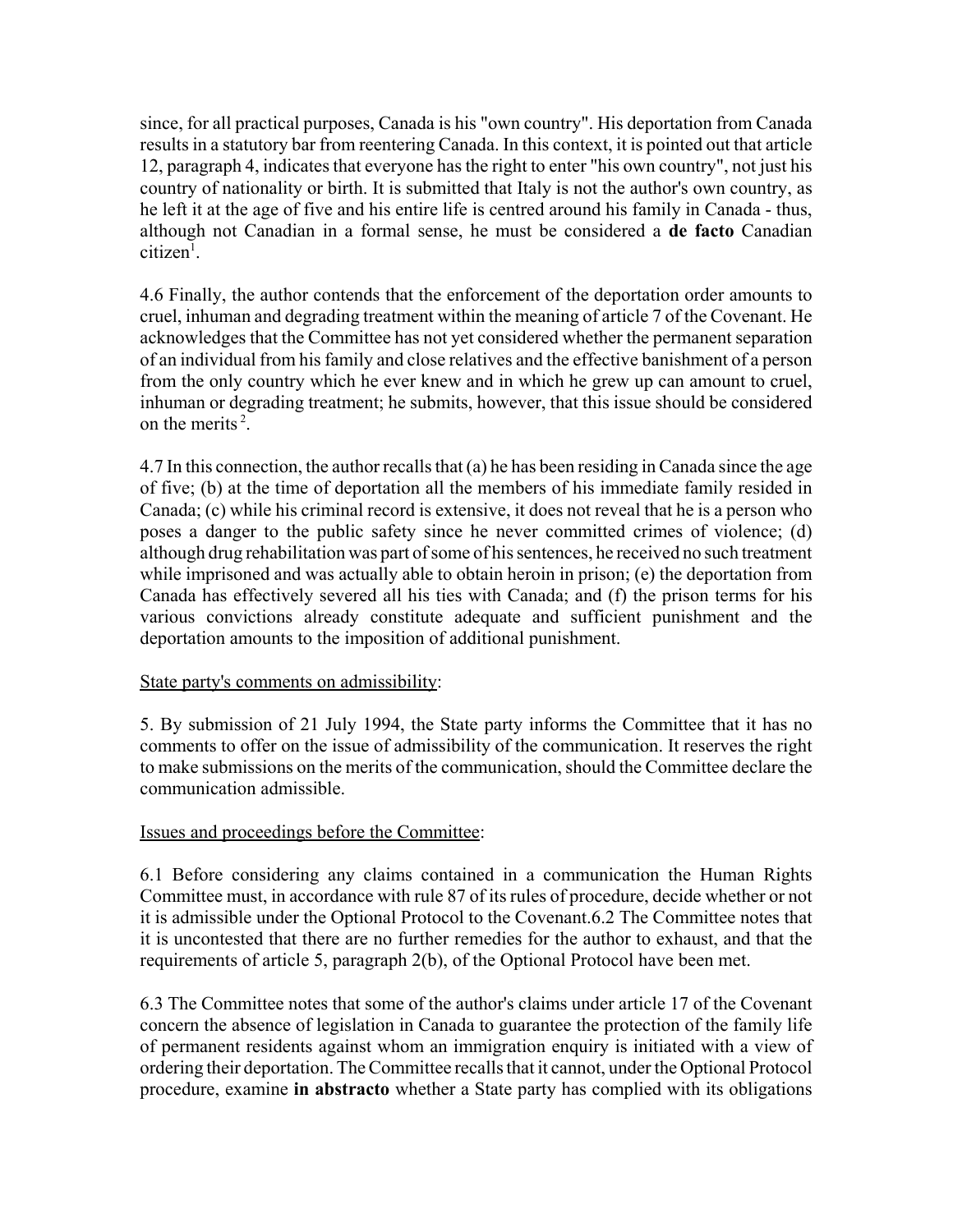under the Covenant<sup>3</sup>. To the extent that the author's claims refer to the failure of the Canadian legislature to guarantee the family life of non-Canadian residents in general, his communication is therefore inadmissible.

6.4 The Committee considers that the author's claims that his deportation makes him a victim of a violation of articles 7, 12, paragraph 4, 17 and 23 of the Covenant, should be considered on the merits.

7. As regards counsel's request under rule 86 of the Committee's rules of procedure, the Committee finds that the author's deportation to Italy cannot be considered to constitute "irreparable damage" in respect of the rights the author considers violated by his deportation. Should the Committee find in favour of the author and conclude that his deportation was contrary to the Covenant, the State party would be under an obligation to allow the author to reenter Canada. Accordingly, the consequences of the deportation, however disagreeable they may be for the author in his present situation, do not cause "irreparable damage" to the author in the enjoyment of his rights, which would justify the granting of interim protection under rule 86 of the Committee's rules of procedure.

8. The Human Rights Committee therefore decides:

(a) that the communication is admissible in so far as it appears to raise issues under articles 7, 12, paragraph 4, 17 and 23 of the Covenant;

(b) that, in accordance with article 4, paragraph 2, of the Optional Protocol, the State party shall be requested to submit to the Committee, within six months of the date of transmittal to it of this decision, written explanations or statements clarifying the matter and the measures, if any, that may have been taken by it;

(c) that any explanations or statements received from the State party shall be communicated to the author's counsel pursuant to rule 93, paragraph 3, of the Committee's rules of procedure, with the request that any comments she may wish to submit thereon should reach the Committee, care of Centre for Human Rights, United Nations Office in Geneva, within six weeks of the transmittal;

(d) that this decision shall be transmitted to the State party and to the author's counsel.

[Done in English, French and Spanish, the English text being the original version.]

### Footnotes

\*/ All persons handling this document are requested to respect and observe its confidential nature.

1/ In this context, counsel refers to the Committee's decision in Lovelace v. Canada , in which the fact that the complainant was not recognized as an Indian under Canadian